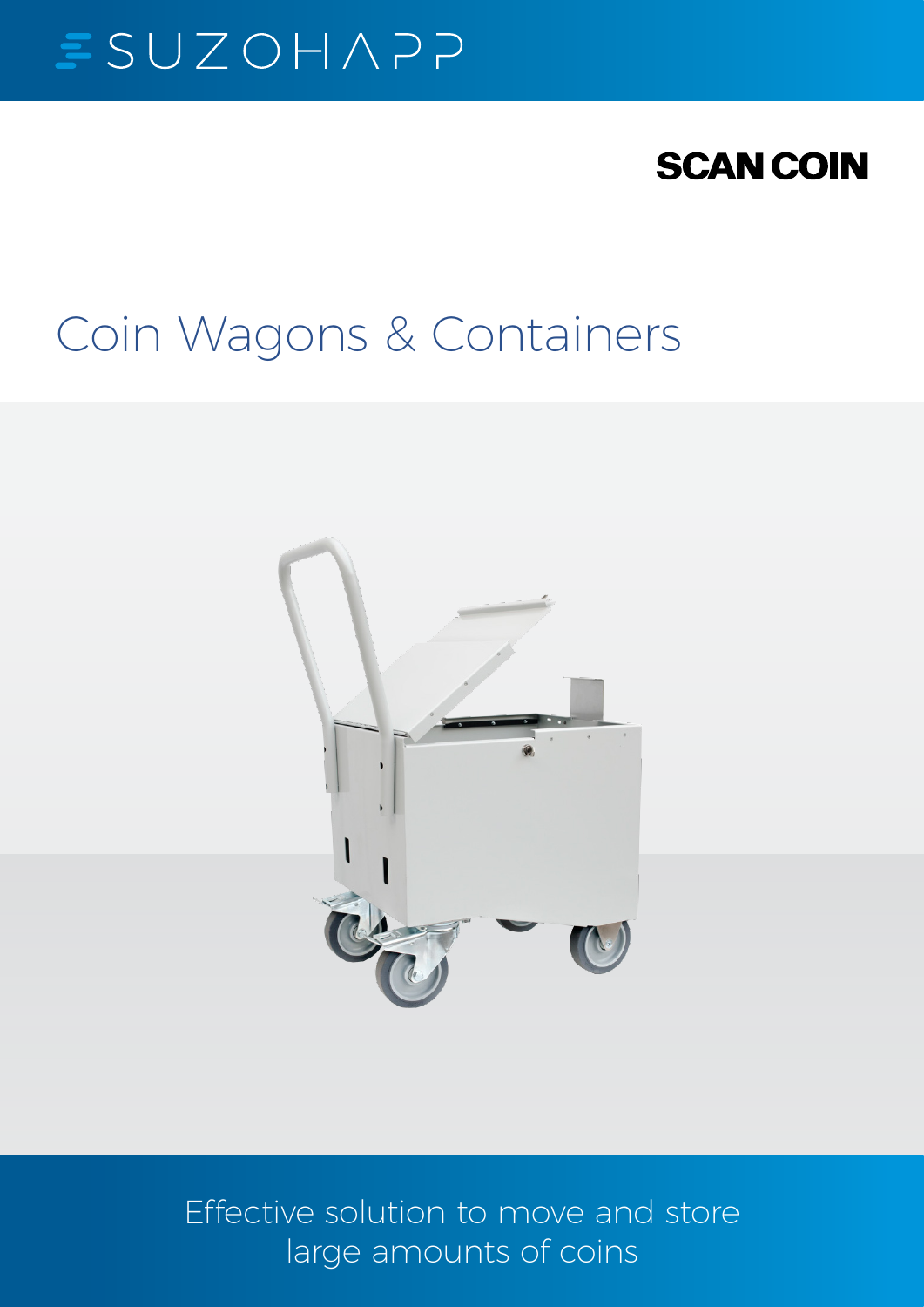## **SCAN COIN**

## Coin Wagons & Containers

The solid coin wagons with noise reduction (and with a plastic cover for protection and easy inspection) and stackable coin containers provide effective solutions for the moving and storage of large amounts of coins.

- **•** Enhanced efficiency and comfort
- **•** Easy integration with our other central cash equipment
- **•** For large quantities of coins
- **•** Robust design

#### Coin Wagon SC-93400

Solid wheels and handle make the wagon easy to move. The transparent plastic plexiglass cover can be sealed to protect the content. The wagon has noise reduction and is designed to be connected to the coin lift SC-93365, coin conveyor system SC-93770 or multi lane conveyor system SC-95800.

Coin wagon SC-93400 is also available in a lockable version (key lock on cover).

#### Technical Specifications

| Volume | 18,000 coins (30 litres) |
|--------|--------------------------|
| Height | 600 mm (23.62")          |
| Width  | 450 mm (17.72")          |
| Depth  | 600 mm (23.62")          |



| SC-93400 - No Lock          | 011-003400-000 |
|-----------------------------|----------------|
| $\mid$ SC-93400 - With Lock | 011-003400-001 |

#### Coin Container SC-94220 with Trolley SC-94200

Coin container SC-94220 is a stackable unit with a separate trolley SC-94200. The container can be stacked with a fork lift to save floor space. When put on the trolley both units have the same dimensions as the SC-93400 and therefore it is possible to connect it to coin lift SC-93365, coin conveyor system SC-93770 or multi lane conveyor system SC-95800.

Container SC-94220 is also available in a lockable version (key lock on cover).

#### Technical Specifications

| Volume | 18,000 coins (30 litres) |
|--------|--------------------------|
| Height | 600 mm (23.62")          |
| Width  | 450 mm (17.72")          |
| Depth  | 600 mm (23.62")          |



| Currency          | Denomination |        |        |        |        |        |        |        |
|-------------------|--------------|--------|--------|--------|--------|--------|--------|--------|
| EUR               |              |        | 0.5    | 0.2    | 0.1    | 0.05   | 0.02   | 0.01   |
| Quantity (pieces) | 20,000       | 20,000 | 20,000 | 30,000 | 30,000 | 30,000 | 40.000 | 40,000 |